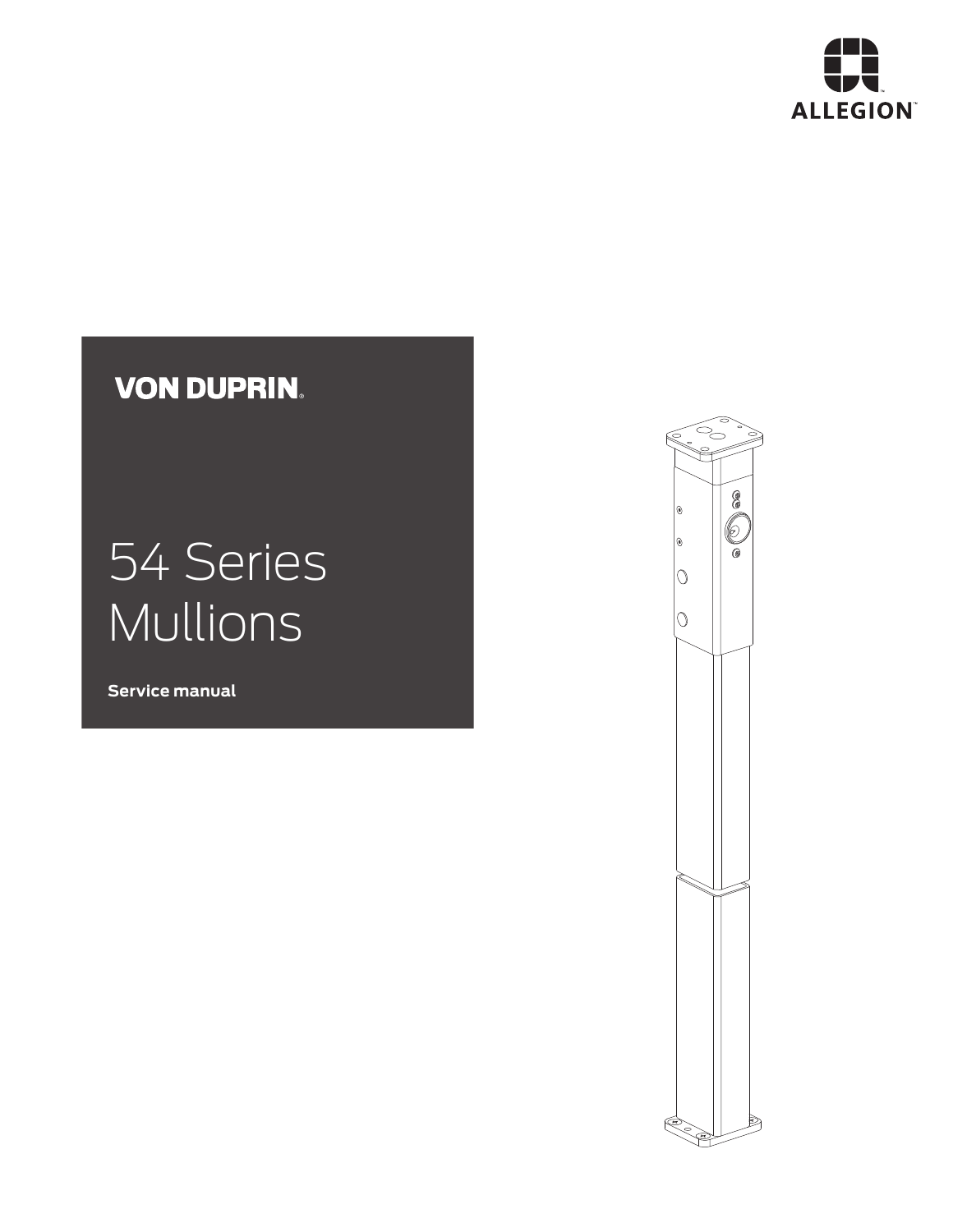#### **INDEX**

#### **General Information**

#### **54 Series Mullions Parts**

| 4954          | 4  |
|---------------|----|
| 9954          |    |
|               |    |
|               |    |
| 4754          | 10 |
|               | 10 |
|               |    |
| <b>KR1654</b> | 14 |
|               | 14 |
|               | 16 |
|               | 16 |
|               | 18 |
|               | 19 |
|               |    |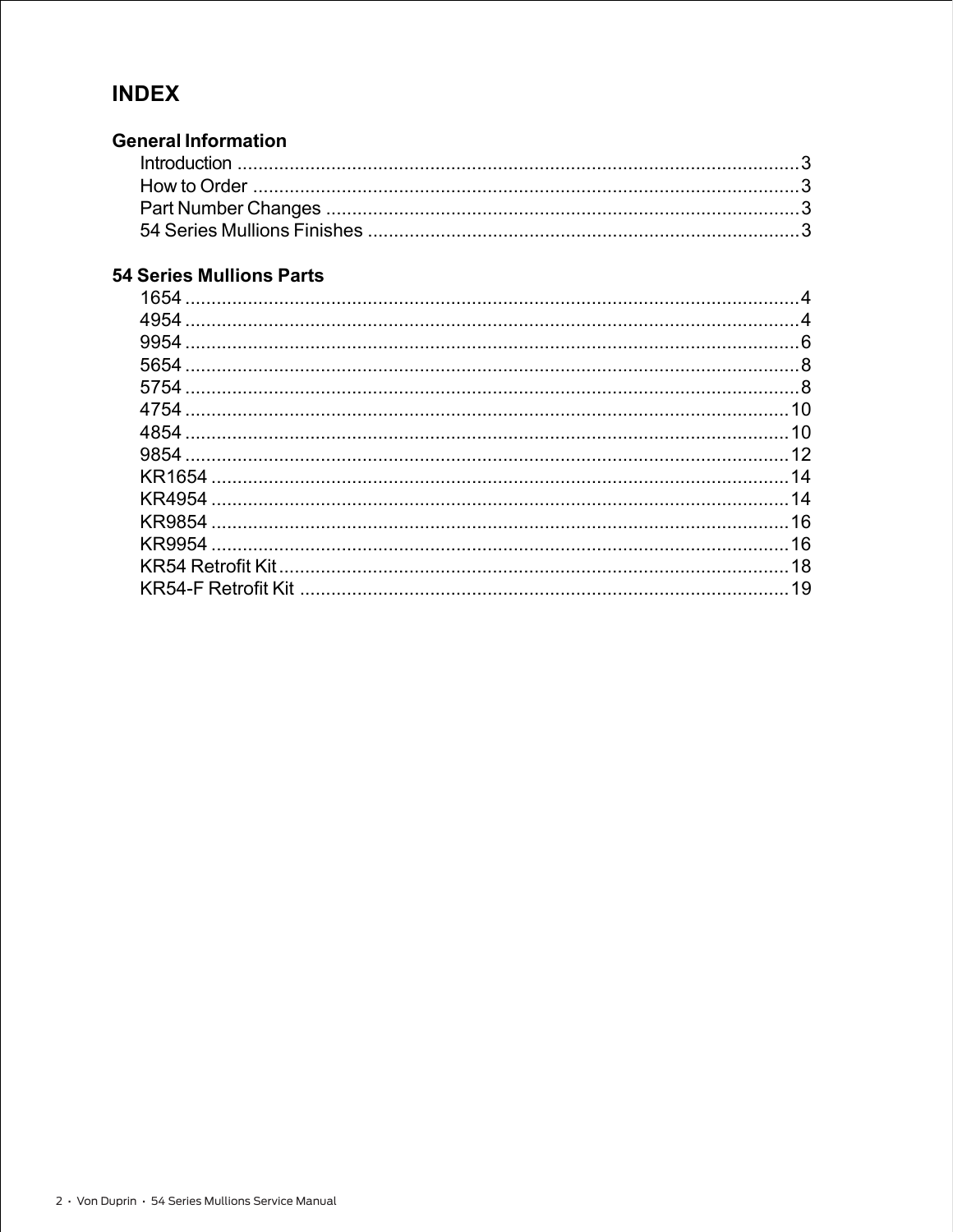#### **INTRODUCTION**

This manual contains a listing of replaceable parts and assemblies for the 54 Series Mullions.

#### **HOW TO ORDER**

Some parts are sold separately. Other items are available as part of a kit or multiple quantity package. For the best possible service when ordering replacement parts or assemblies, please provide the following information:

- Part number or assembly number
- Description
- Quantity needed
- Finish desired (if available finished)
- Date of original purchase (if known)

To find out the name of your local Von Duprin distributor or sales representative, contact:

Von Duprin Division Allegion 2720 Tobey Drive Indianapolis, IN 46219 Phone: (877) 671-7011

#### **PART NUMBER AND AVAILABILITY CHANGES**

This manual was designed to help illustrate the replacement parts and kits that are available for sale. Because of changes to the product and/or manufacturing process, part numbers and availability can change over time.

| <b>Mullion</b> | <b>US Number</b> | <b>BHMA Number</b> | Color        |
|----------------|------------------|--------------------|--------------|
|                | US4              | 606                | Brass, dull  |
| 5654           | <b>US10</b>      | 612                | Bronze, dull |
| and<br>5754    | <b>US28</b>      |                    |              |
|                | 313AN            |                    |              |
| All            | <b>SP28</b>      |                    |              |
| others         | SP313            |                    |              |

#### **54 SERIES MULLIONS FINISHES**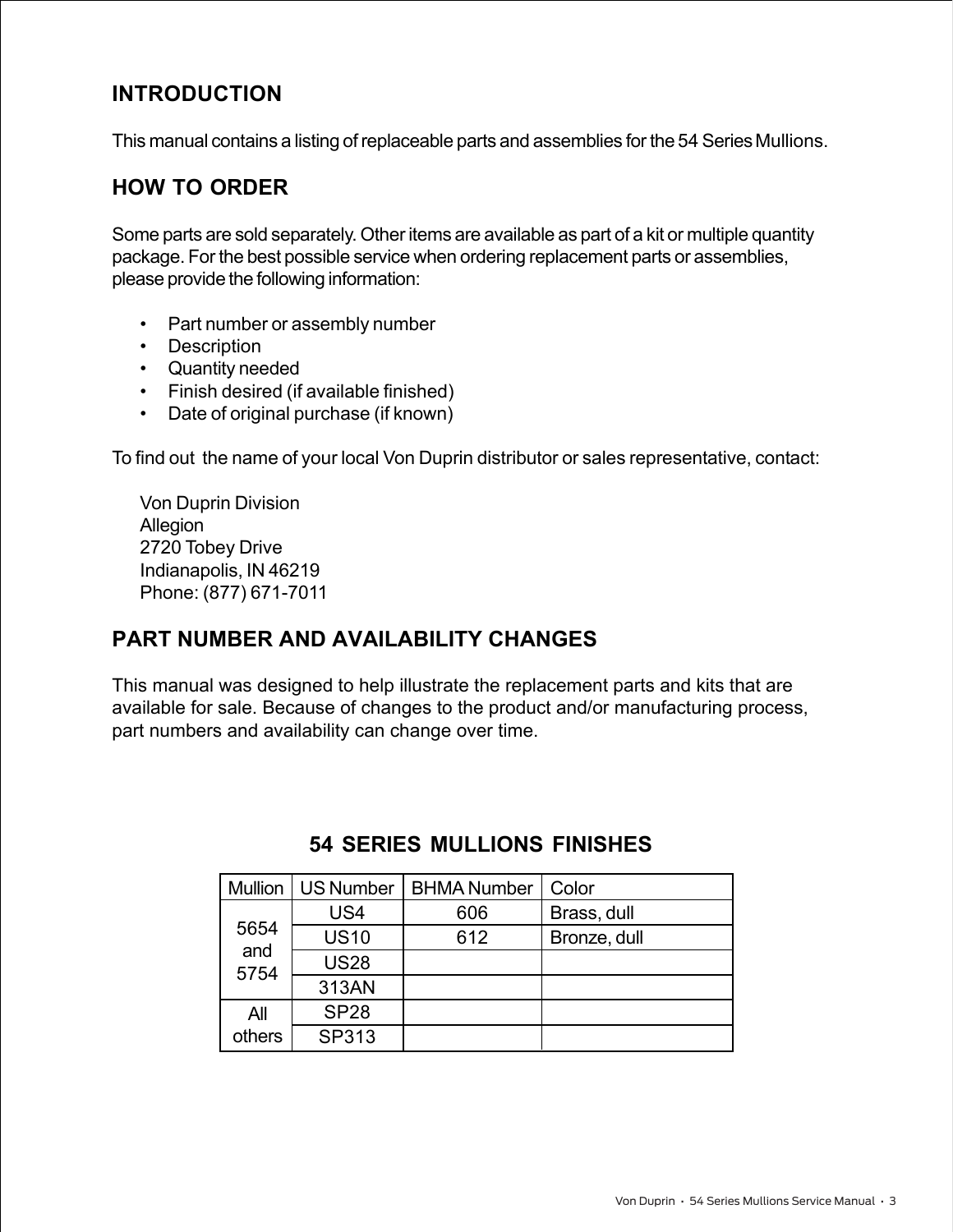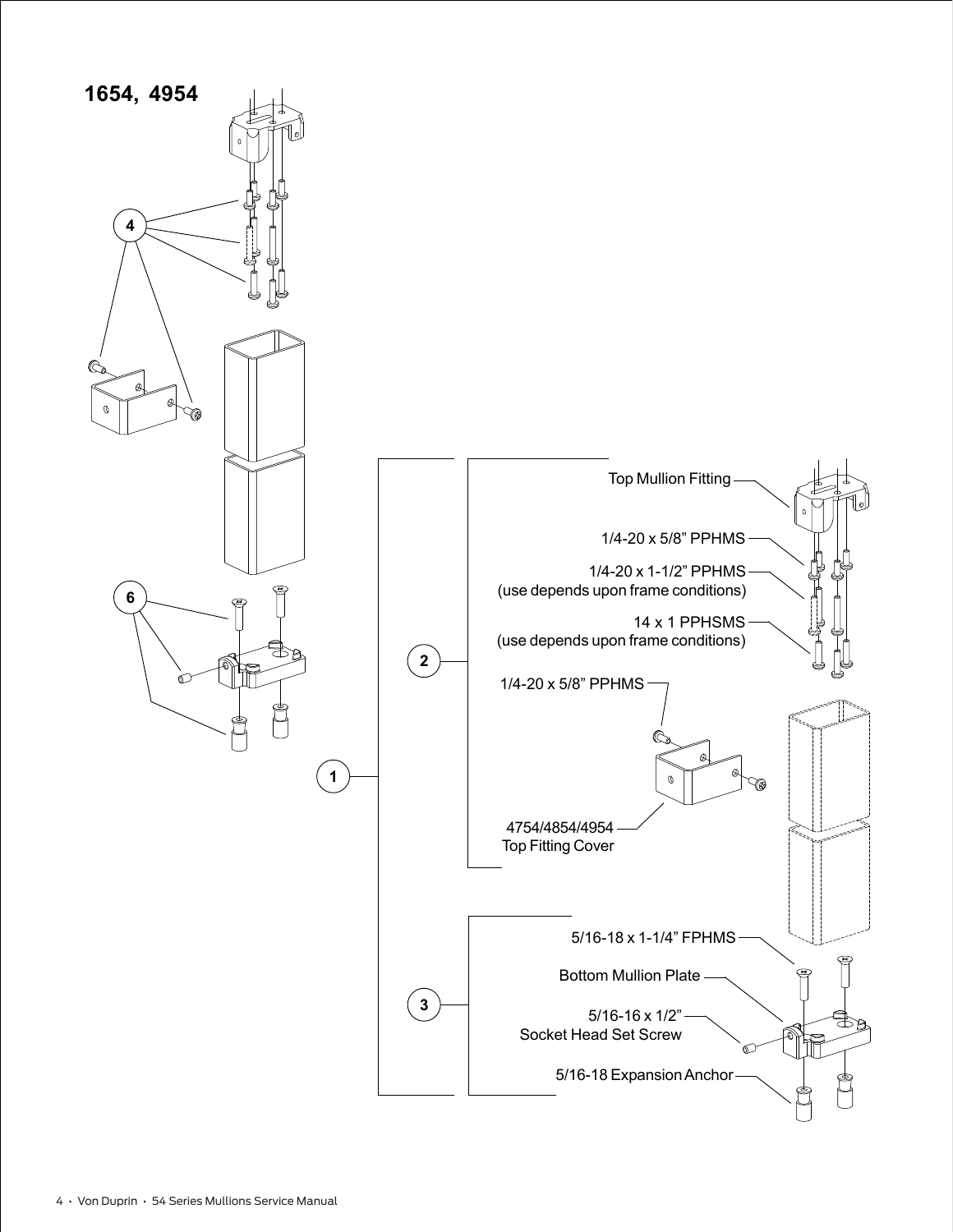#### **1654, 4954**

| Item No.       | Part No. | Description                          | Quantity       | Finish |
|----------------|----------|--------------------------------------|----------------|--------|
| 1              | 050330   | 1654/4954 Fitting Set                |                | X      |
|                |          | <b>Top Mullion Fitting</b>           | 1              |        |
|                |          | 4754/4854/4954 Top Fitting Cover     | 1              |        |
|                |          | 1/4-20 x 5/8" PPHMS                  | 6              |        |
|                |          | 1/4-20 x 1-1/2" PPHMS                | $\overline{2}$ |        |
|                |          | 14 x 1" PPHSMS                       | 3              |        |
|                |          | <b>Bottom Mullion Plate</b>          | 1              |        |
|                |          | 5/16-18 x 1/2" Socket Head Set Screw | $\mathbf{1}$   |        |
|                |          | 5/16-18 Expansion Anchor             | $\overline{2}$ |        |
|                |          | 5/16-18 x 1-1/4" FPHMS               | $\overline{2}$ |        |
| $\overline{2}$ | 050335   | 4954 Top Fitting & Cover             |                | X      |
|                |          | <b>Top Mullion Fitting</b>           | 1              |        |
|                |          | 4754/4854/4954 Top Fitting Cover     | 1              |        |
|                |          | 1/4-20 x 5/8" PPHMS                  | 6              |        |
|                |          | 1/4-20 x 1-1/2" PPHMS                | $\overline{2}$ |        |
|                |          | 14 x 1" PPHSMS                       | 3              |        |
| 3              | 050390   | 4754/4854/4954 Bottom Fitting        |                | X      |
|                |          | <b>Bottom Mullion Plate</b>          | 1              |        |
|                |          | 5/16-18 x 1/2" Socket Head Set Screw | $\mathbf{1}$   |        |
|                |          | 5/16-18 Expansion Anchor             | $\overline{2}$ |        |
|                |          | 5/16-18 x 1-1/4" FPHMS               | $\overline{2}$ |        |
| 4              | 900400   | Mullion (Top) Screw Pkg.             |                |        |
|                |          | 1/4-20 x 5/8" PPHMS                  | 6              |        |
|                |          | 1/4-20 x 1-1/2" PPHMS                | $\overline{2}$ |        |
|                |          | 14 x 1" PPHSMS                       | 3              |        |
| 5              | 961047   | 4754/4854/4954 Top Fitting Cover     | $\mathbf{1}$   | X      |
| 6              | 900402   | Mullion (Bottom) Screw Pkg.          |                |        |
|                |          | 5/16-18 x 1/2" Socket Head Set Screw | $\mathbf{1}$   |        |
|                |          | 5/16-18 Expansion Anchor             | $\overline{2}$ |        |
|                |          | 5/16-18 x 1-1/4" FPHMS               | $\overline{2}$ |        |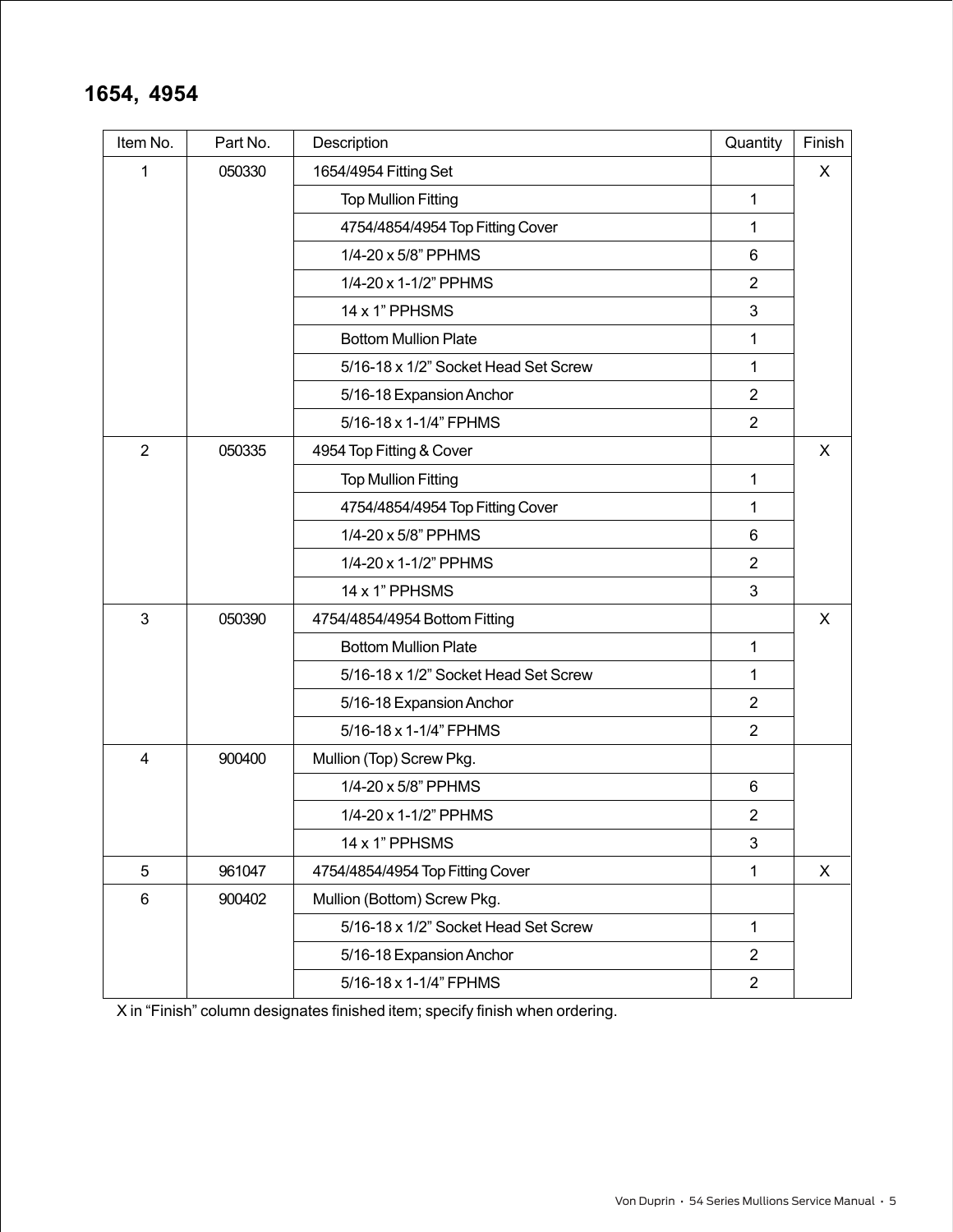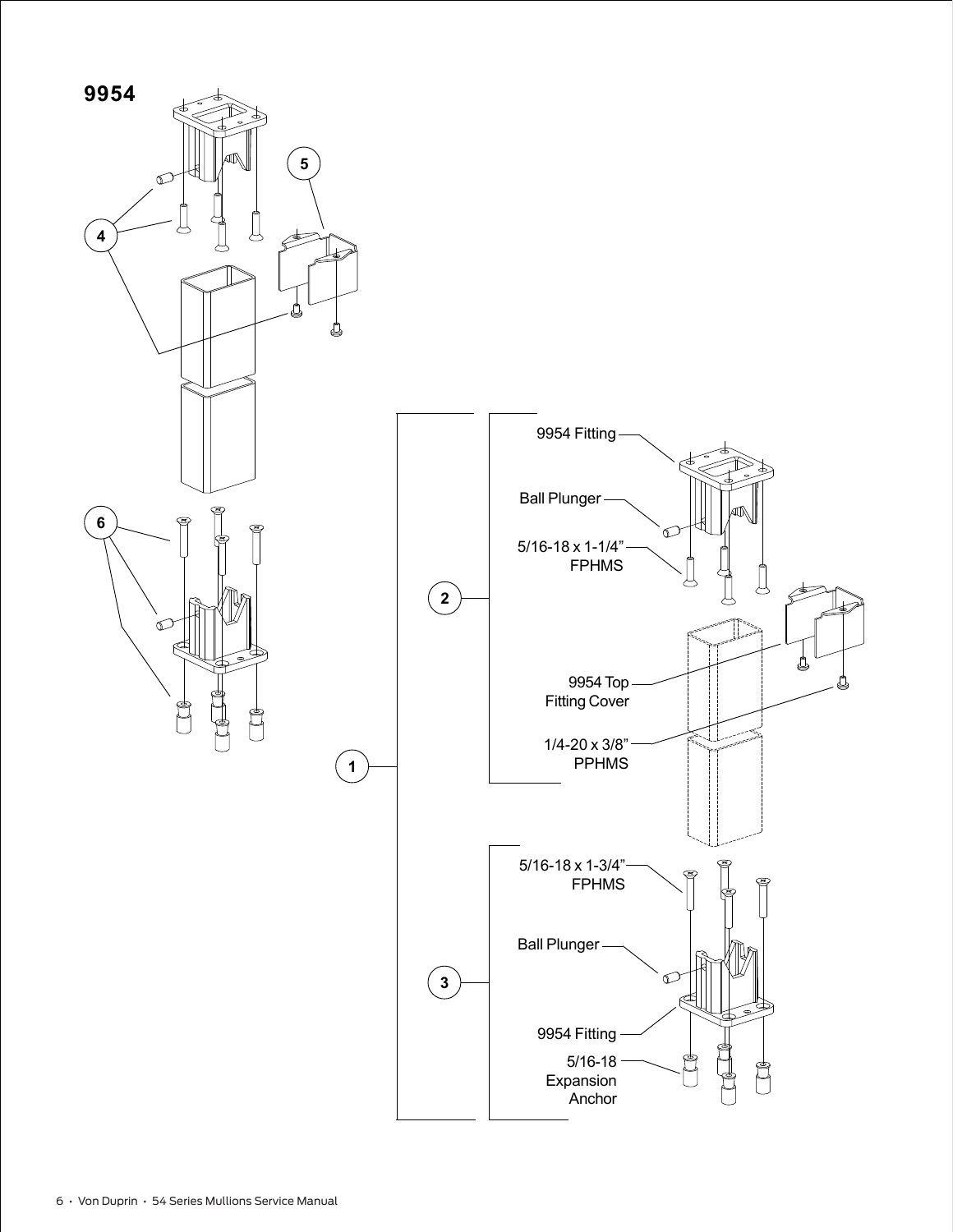#### **9954**

| Item No.       | Part No. | Description              | Quantity                | Finish |
|----------------|----------|--------------------------|-------------------------|--------|
| 1              | 050241   | 9954 Fitting Set         |                         | X      |
|                |          | 9954 Fitting             | 1                       |        |
|                |          | 9954 Top Fitting Cover   | 1                       |        |
|                |          | 5/16-18 x 1-1/4" FPHMS   | $\overline{4}$          |        |
|                |          | 1/4-20 x 3/8" PPHMS      | $\overline{2}$          |        |
|                |          | <b>Ball Plunger</b>      | 1                       |        |
|                |          | 9954 Fitting             | 1                       |        |
|                |          | 5/16-18 Expansion Anchor | $\overline{4}$          |        |
|                |          | 5/16-18 x 1-3/4" FPHMS   | $\overline{4}$          |        |
|                |          | <b>Ball Plunger</b>      | 1                       |        |
| $\overline{2}$ | 050391   | 9954 Top Fitting & Cover |                         | X      |
|                |          | 9954 Fitting             | 1                       |        |
|                |          | 9954 Top Fitting Cover   | 1                       |        |
|                |          | 5/16-18 x 1-1/4" FPHMS   | $\overline{4}$          |        |
|                |          | 1/4-20 x 3/8" PPHMS      | $\overline{2}$          |        |
|                |          | <b>Ball Plunger</b>      | 1                       |        |
| 3              | 050392   | 9954 Bottom Fitting      |                         | X      |
|                |          | 9954 Fitting             | $\mathbf{1}$            |        |
|                |          | 5/16-18 Expansion Anchor | $\overline{\mathbf{4}}$ |        |
|                |          | 5/16-18 x 1-3/4" FPHMS   | $\overline{4}$          |        |
|                |          | <b>Ball Plunger</b>      | 1                       |        |
| 4              | 900413   | 9954 (Top) Screw Pkg.    |                         |        |
|                |          | 5/16-18 x 1-1/4" FPHMS   | $\overline{\mathbf{4}}$ |        |
|                |          | 1/4-20 x 3/8" PPHMS      | $\overline{2}$          |        |
|                |          | <b>Ball Plunger</b>      | 1                       |        |
| 5              | 968645   | 9954 Top Fitting Cover   |                         | X      |
| $\,6$          | 900411   | 9954 (Bottom) Screw Pkg. |                         |        |
|                |          | 5/16-18 Expansion Anchor | $\overline{4}$          |        |
|                |          | 5/16-18 x 1-3/4" FPHMS   | $\overline{\mathbf{4}}$ |        |
|                |          | <b>Ball Plunger</b>      | $\mathbf{1}$            |        |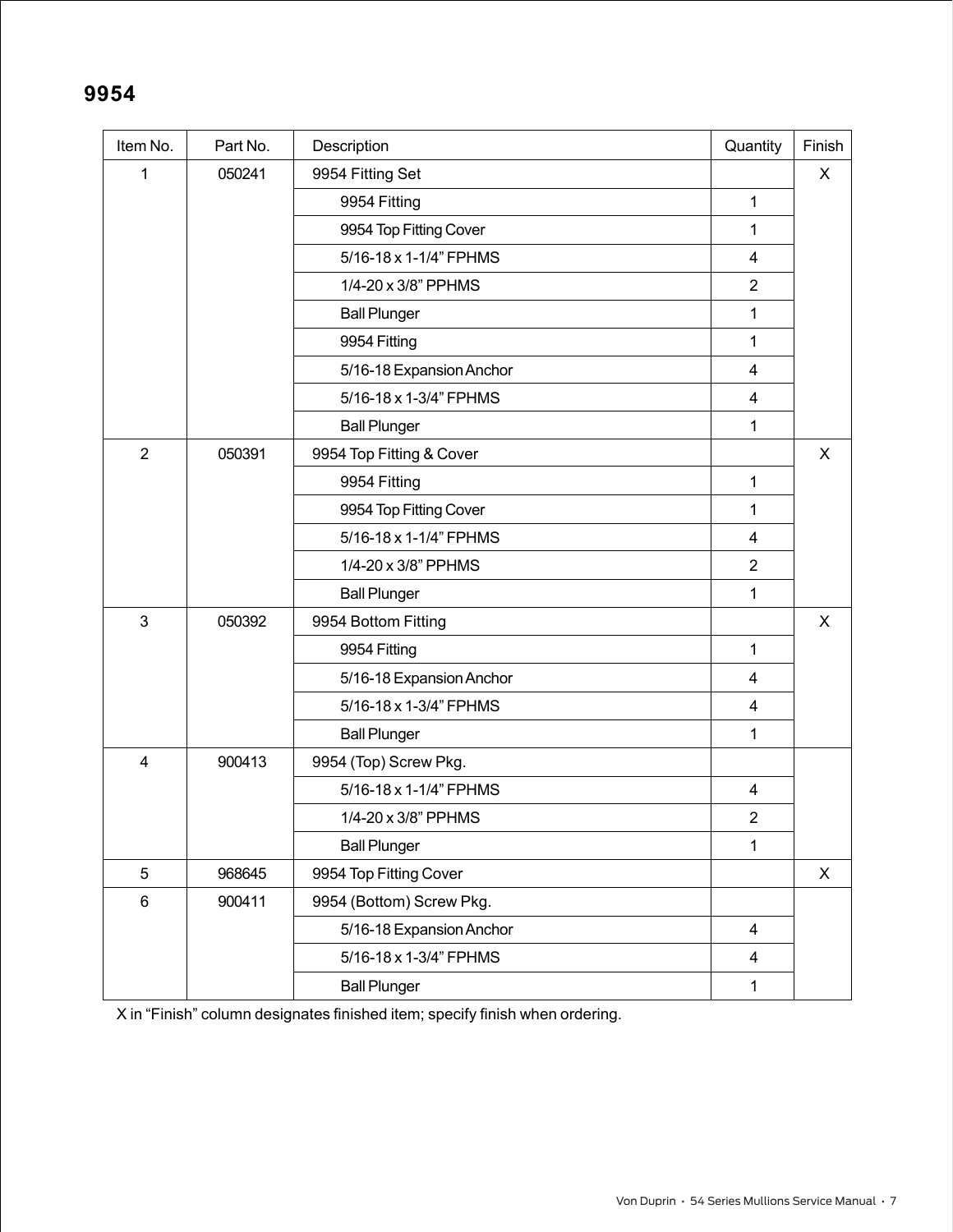$$
5654,\; 5754
$$



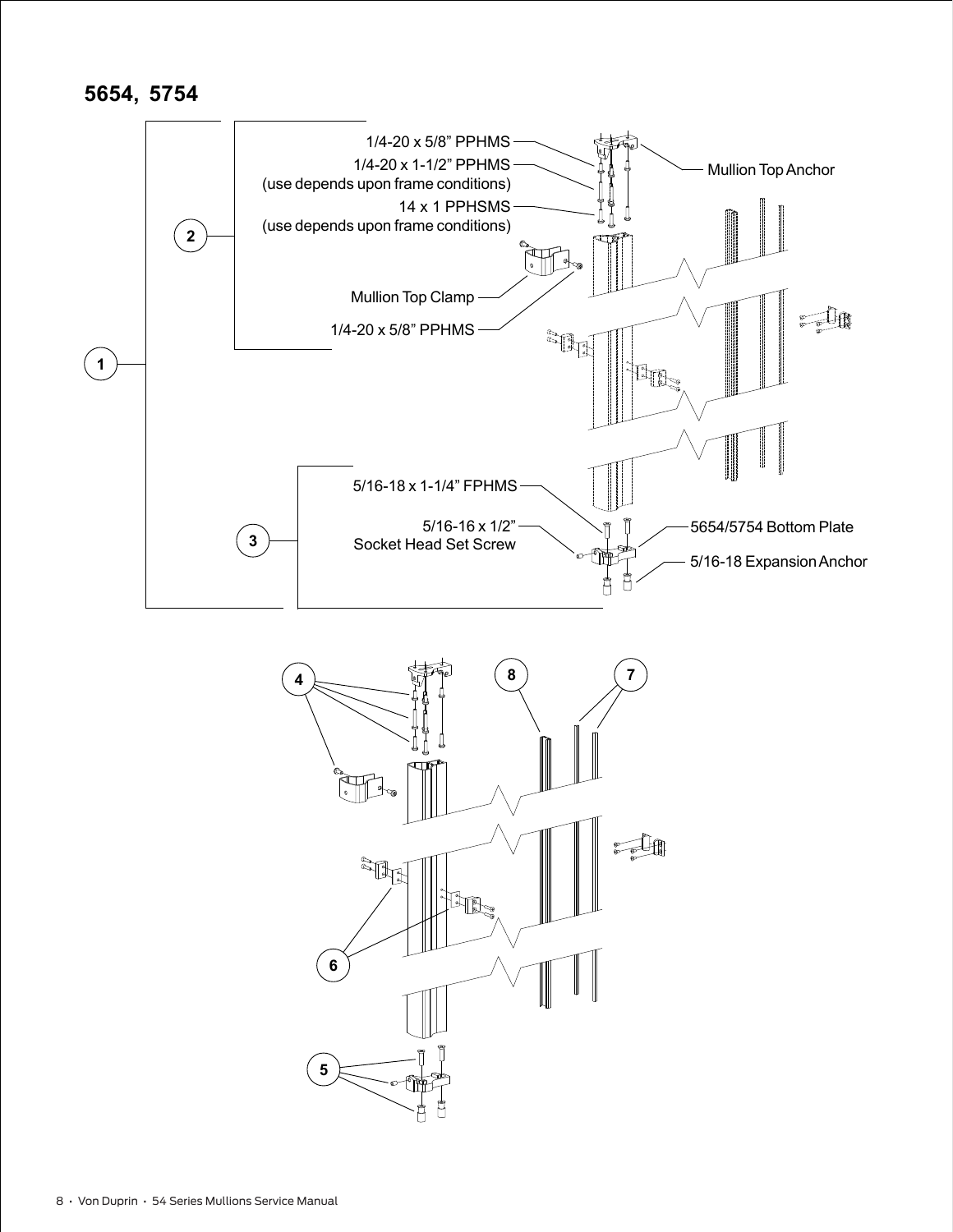#### **5654, 5754**

| Item No.       | Part No. | Description                              | Quantity       | Finish |
|----------------|----------|------------------------------------------|----------------|--------|
| 1              | 050130   | 5654/5754 Fitting Set                    |                | X      |
|                |          | <b>Mullion Top Anchor</b>                | 1              |        |
|                |          | <b>Mullion Top Clamp</b>                 | 1              |        |
|                |          | 1/4-20 x 5/8" PPHMS                      | 6              |        |
|                |          | 1/4-20 x 1-1/2" PPHMS                    | $\overline{2}$ |        |
|                |          | 14 x 1" PPHSMS                           | 3              |        |
|                |          | 5654/5754 Bottom Plate                   | 1              |        |
|                |          | 5/16-18 x 1/2" Socket Head Set Screw     | 1              |        |
|                |          | 5/16-18 Expansion Anchor                 | $\overline{2}$ |        |
|                |          | 5/16-18 x 1-1/4" FPHMS                   | $\overline{2}$ |        |
| $\overline{2}$ | 050135   | 5654/5754 Top Fitting & Cover            |                | X      |
|                |          | <b>Mullion Top Anchor</b>                | 1              |        |
|                |          | Mullion Top Clamp                        | 1              |        |
|                |          | 1/4-20 x 5/8" PPHMS                      | 6              |        |
|                |          | 1/4-20 x 1-1/2" PPHMS                    | $\overline{2}$ |        |
|                |          | 14 x 1" PPHSMS                           | 3              |        |
| 3              | 050190   | 5654/5754 Bottom Fitting                 |                | X      |
|                |          | 5654/5754 Bottom Plate                   | 1              |        |
|                |          | 5/16-18 x 1/2" Socket Head Set Screw     | 1              |        |
|                |          | 5/16-18 Expansion Anchor                 | $\overline{2}$ |        |
|                |          | 5/16-18 x 1-1/4" FPHMS                   | 2              |        |
| 4              | 900400   | Mullion (Top) Screw Pkg.                 |                |        |
|                |          | 1/4-20 x 5/8" PPHMS                      | 6              |        |
|                |          | 1/4-20 x 1-1/2" PPHMS                    | $\overline{2}$ |        |
|                |          | 14 x 1" PPHSMS                           | 3              |        |
| 5              | 900402   | Mullion (Bottom) Screw Pkg.              |                |        |
|                |          | 5/16-18 x 1/2" Socket Head Set Screw     | 1              |        |
|                |          | 5/16-18 Expansion Anchor                 | $\overline{2}$ |        |
|                |          | 5/16-18 x 1-1/4" FPHMS                   | $\overline{2}$ |        |
| 6              | 961530   | <b>Mullion Stabilizer Shim</b>           | 1              |        |
| $\overline{7}$ | 050580   | Weatherstripping (10') Use 2 Per Mullion | 1              |        |
| 8              | 965712   | 5654 Mullion Edging - 7'                 | 1              | X      |
| 8              | 965713   | 5654 Mullion Edging - 8'                 | 1              | X      |
| 8              | 965714   | 5654 Mullion Edging - 10'                | 1              | X      |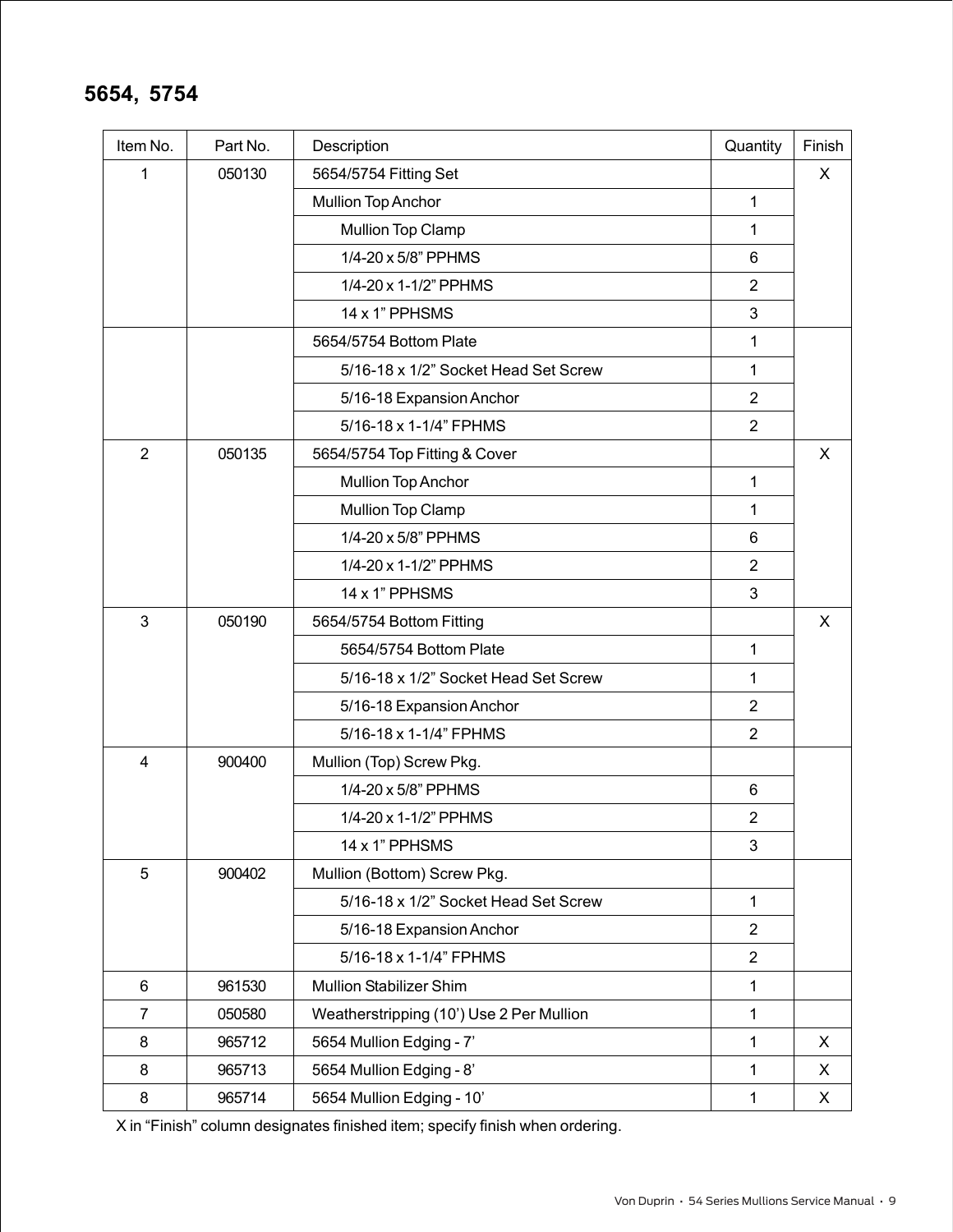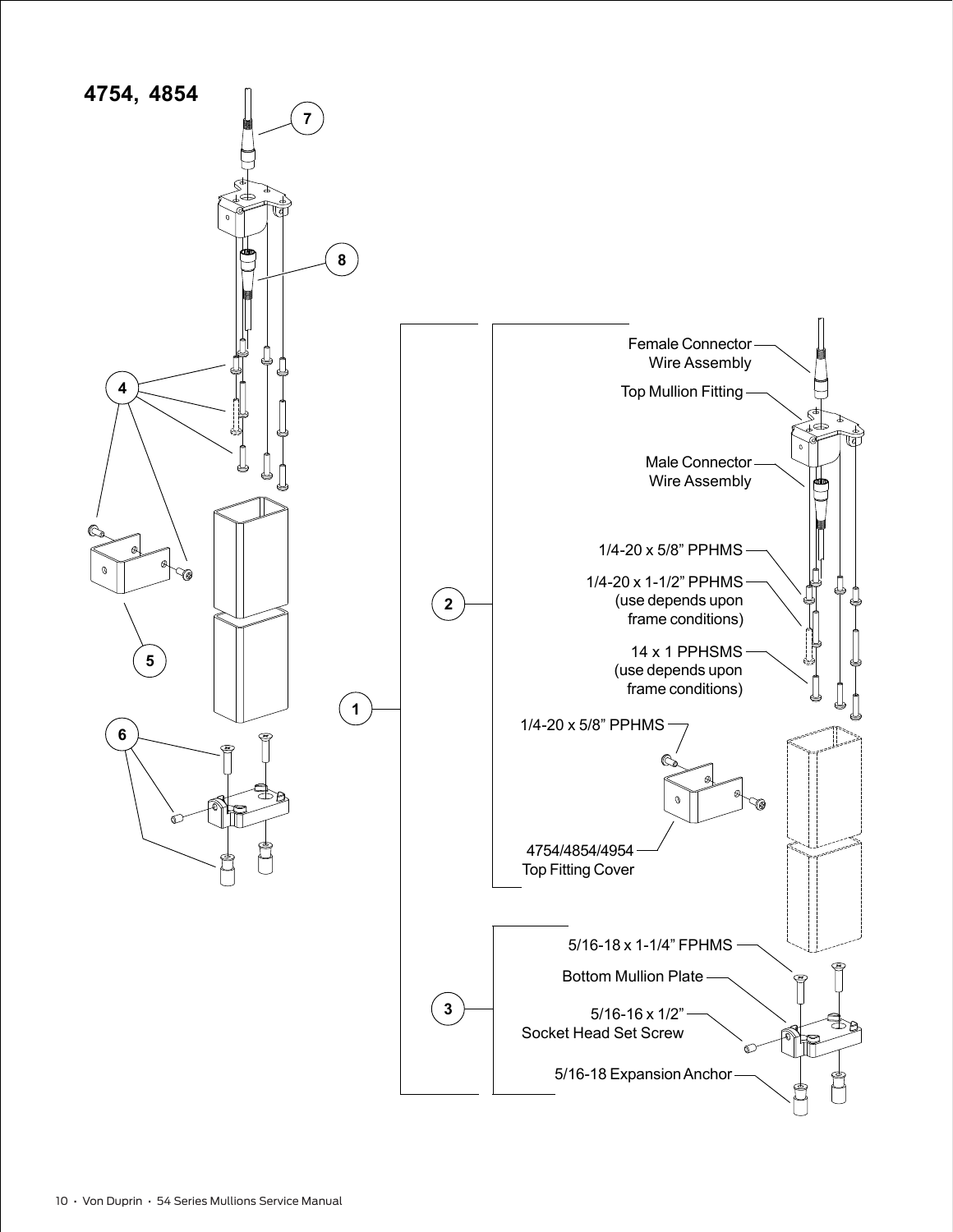#### **4754, 4854**

| Item No. | Part No.  | Description                              | Quantity       | Finish |
|----------|-----------|------------------------------------------|----------------|--------|
| 1        | 050371    | 4754/4854 Fitting Set                    |                | X      |
|          |           | Male Connector Wire Assembly             | 1              |        |
|          |           | Female Receptacle Wire Assembly          | 1              |        |
|          |           | <b>Top Mullion Fitting</b>               | 1              |        |
|          |           | <b>Top Fitting Cover</b>                 | 1              |        |
|          |           | 1/4-20 x 5/8" PPHMS                      | 6              |        |
|          |           | 1/4-20 x 1-1/2" PPHMS                    | $\overline{2}$ |        |
|          |           | 14 x 1" PPHSMS                           | 3              |        |
|          |           | <b>Bottom Mullion Plate</b>              | 1              |        |
|          |           | 5/16-18 x 1/2" Socket Head Set Screw     | 1              |        |
|          |           | 5/16-18 Expansion Anchor                 | $\overline{2}$ |        |
|          |           | 5/16-18 x 1-1/4" FPHMS                   | 2              |        |
| 2        | 050381    | 4754/4854 Top Electrical Fitting & Cover |                | X      |
|          |           | Male Connector Wire Assembly             | 1              |        |
|          |           | Female Receptacle Wire Assembly          | 1              |        |
|          |           | <b>Top Mullion Fitting</b>               | 1              |        |
|          |           | <b>Top Fitting Cover</b>                 | 1              |        |
|          |           | 1/4-20 x 5/8" PPHMS                      | 6              |        |
|          |           | 1/4-20 x 1-1/2" PPHMS                    | $\overline{2}$ |        |
|          |           | 14 x 1" PPHSMS                           | 3              |        |
| 3        | 050390    | 4754/4854/4954 Bottom Fitting            |                | X      |
|          |           | <b>Bottom Mullion Plate</b>              | 1              |        |
|          |           | 5/16-18 x 1/2" Socket Head Set Screw     | 1              |        |
|          |           | 5/16-18 Expansion Anchor                 | 2              |        |
|          |           | 5/16-18 x 1-1/4" FPHMS                   | $\overline{2}$ |        |
| 4        | 900400    | Mullion (Top) Screw Pkg.                 |                |        |
|          |           | 1/4-20 x 5/8" PPHMS                      | 6              |        |
|          |           | 1/4-20 x 1-1/2" PPHMS                    | $\overline{2}$ |        |
|          |           | 14 x 1" PPHSMS                           | 3              |        |
| 5        | 961047    | 4754/4854/4954 Top Fitting Cover         |                | X      |
| 6        | 900402    | Mullion (Bottom) Screw Pkg.              |                |        |
|          |           | 5/16-18 x 1/2" Socket Head Set Screw     | $\mathbf{1}$   |        |
|          |           | 5/16-18 Expansion Anchor                 | $\overline{2}$ |        |
|          |           | 5/16-18 x 1-1/4" FPHMS                   | 2              |        |
| 7        | 105988-00 | Female Receptacle Wire Assembly          | 1              |        |
| $\,8\,$  | 105987-00 | Male Connector Wire Assembly             | 1              |        |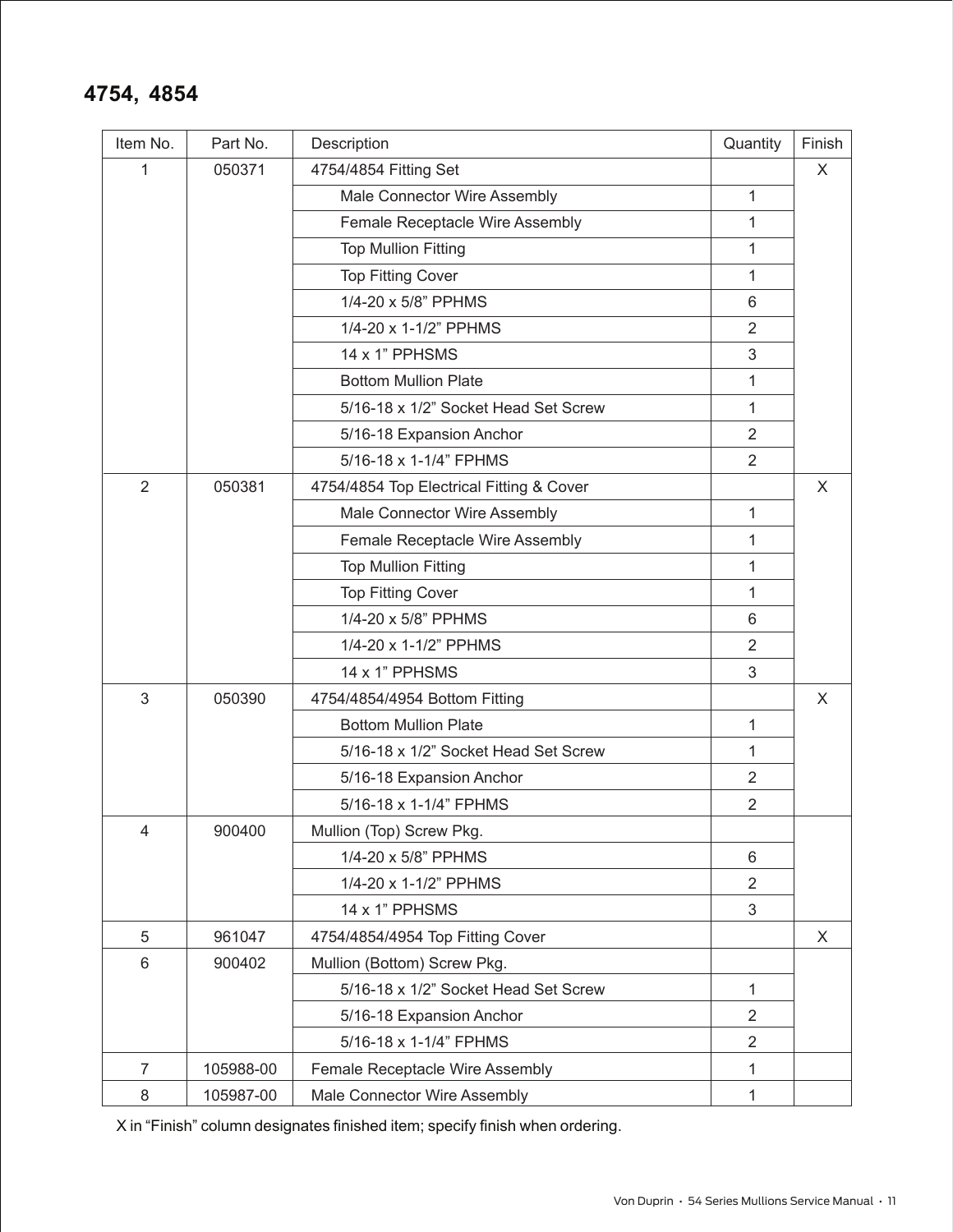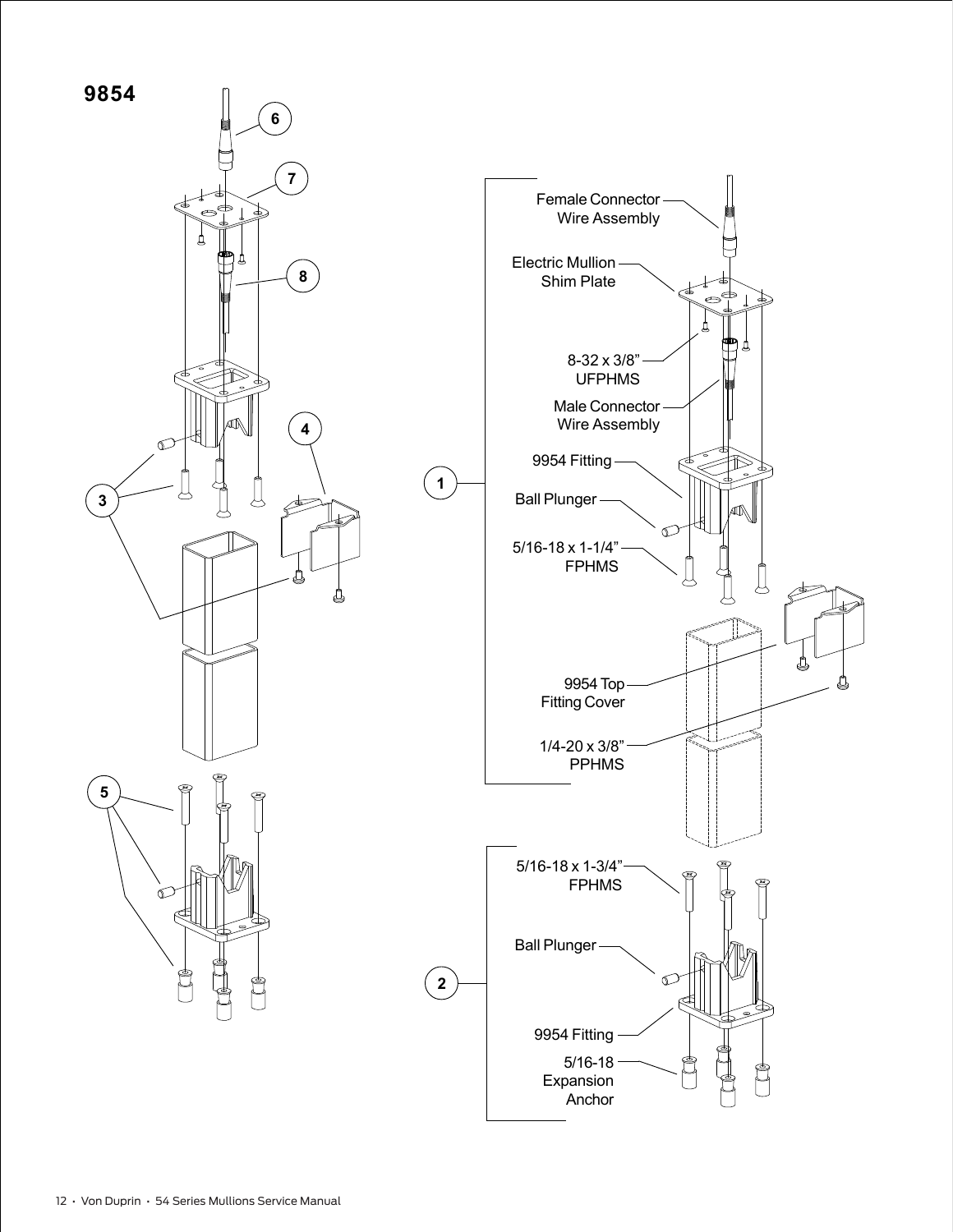#### **9854**

| Item No.                | Part No.  | Description                        | Quantity       | Finish |
|-------------------------|-----------|------------------------------------|----------------|--------|
| $\mathbf{1}$            | 050383    | 9854 Top Mullion Fitting Kit       |                | X      |
|                         |           | Male Connector Wire Assembly       | $\mathbf{1}$   |        |
|                         |           | Female Receptacle Wire Assembly    | 1              |        |
|                         |           | <b>Electric Mullion Shim Plate</b> | 1              |        |
|                         |           | 9954 Fitting                       | 1              |        |
|                         |           | 9954 Top Fitting Cover             | 1              |        |
|                         |           | 5/16-18 x 1-1/4" FPHMS             | $\overline{4}$ |        |
|                         |           | 1/4-20 x 3/8" PPHMS                | $\overline{2}$ |        |
|                         |           | 8-32 x 3/8" UFPHMS                 | $\overline{2}$ |        |
|                         |           | <b>Ball Plunger</b>                | $\mathbf{1}$   |        |
| $\overline{2}$          | 050392    | 9954 Bottom Fitting & Cover        |                | X      |
|                         |           | 9954 Fitting                       | $\mathbf{1}$   |        |
|                         |           | 5/16-18 Expansion Anchor           | 4              |        |
|                         |           | 5/16-18 x 1-3/4" FPHMS             | $\overline{4}$ |        |
|                         |           | <b>Ball Plunger</b>                | $\mathbf{1}$   |        |
| 3                       | 900413    | 9954 (Top) Screw Pkg.              |                |        |
|                         |           | 5/16-18 x 1-1/4" FPHMS             | 4              |        |
|                         |           | 1/4-20 x 3/8" PPHMS                | $\overline{2}$ |        |
|                         |           | <b>Ball Plunger</b>                | 1              |        |
| $\overline{\mathbf{4}}$ | 968645    | 9954 Top Fitting Cover             |                | X      |
| 5                       | 900402    | 9954 (Bottom) Screw Pkg.           |                |        |
|                         |           | 5/16-18 Expansion Anchor           | $\overline{4}$ |        |
|                         |           | 5/16-18 x 1-3/4" FPHMS             | $\overline{4}$ |        |
|                         |           | <b>Ball Plunger</b>                | 1              |        |
| 6                       | 105988-00 | Female Receptacle Wire Assembly    | $\mathbf{1}$   |        |
| $\overline{7}$          | 971313    | <b>Electric Mullion Shim Plate</b> | $\mathbf{1}$   | X      |
| 8                       | 105987-00 | Male Connector Wire Assembly       | 1              |        |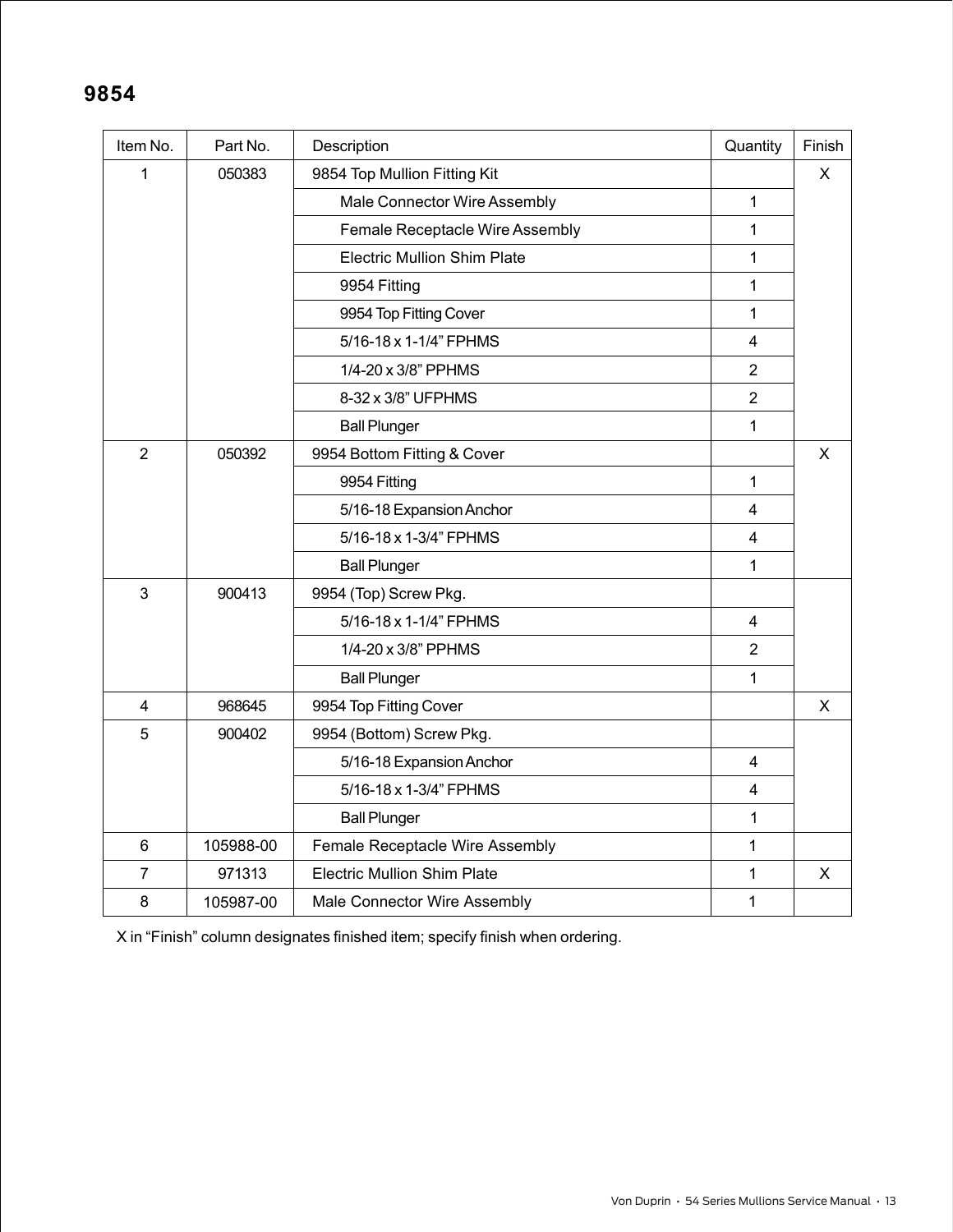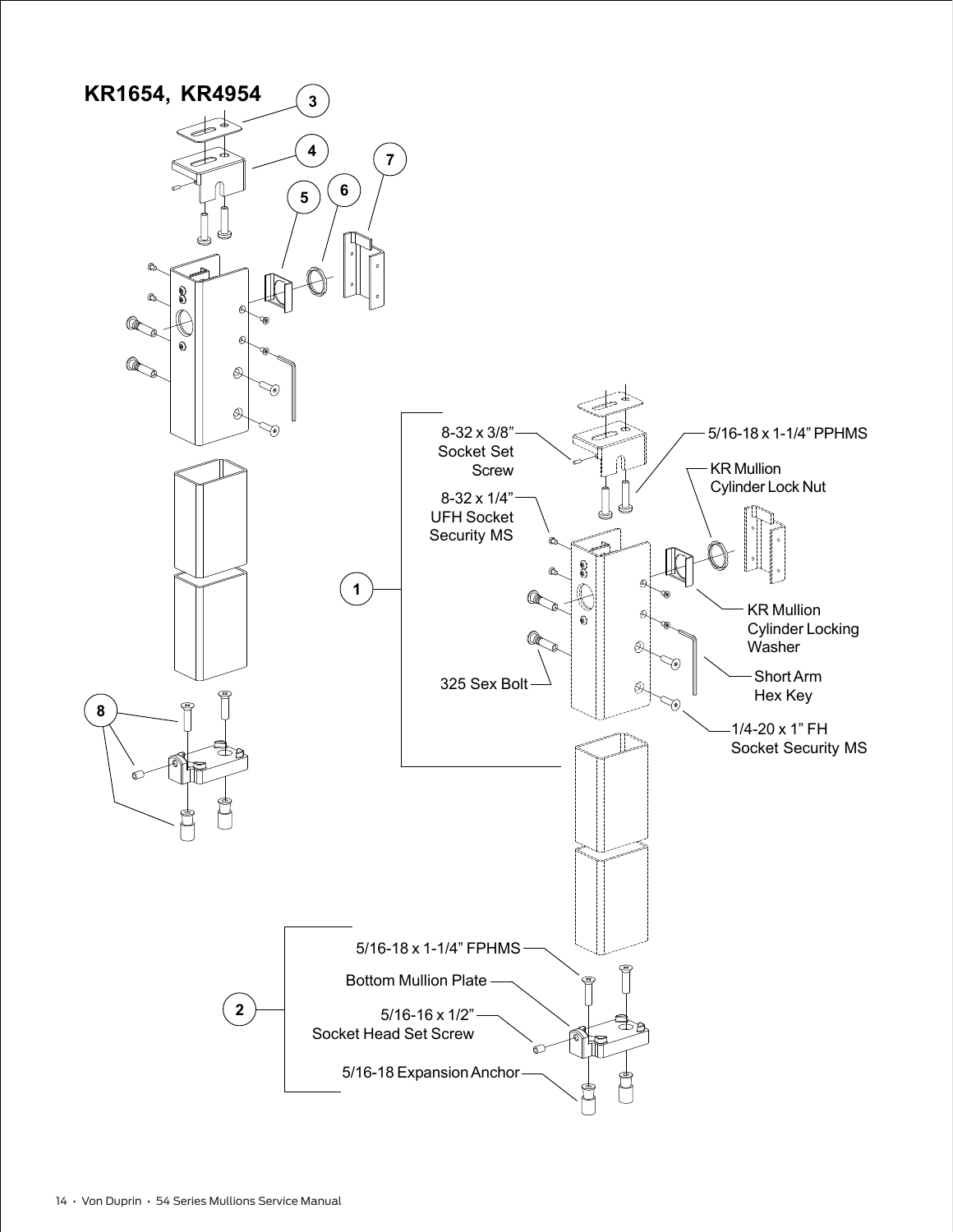#### **KR1654, KR4954**

| Item No.       | Part No. | Description                               | Quantity       | Finish       |
|----------------|----------|-------------------------------------------|----------------|--------------|
| 1              | 900409   | KR1654/KR4954 Mullion Mounting Pkg.       |                | $\mathsf{X}$ |
|                |          | 325 Sex Bolt                              | $\overline{2}$ |              |
|                |          | 1/4-20 x 1 FH Socket Security MS          | $\overline{2}$ |              |
|                |          | 8-32 x 1/4" UFH Socket Security MS        | $\overline{4}$ |              |
|                |          | Short Arm Hex Key                         | $\mathbf{1}$   |              |
|                |          | 5/16-18 x 1-1/4" PPHMS                    | $\overline{2}$ |              |
|                |          | 8-32 x 3/8" Socket Set Screw              | 1              |              |
|                |          | KR Mullion Cylinder Locking Washer        | 1              |              |
|                |          | <b>Cylinder Locknut Nitched</b>           | 1              |              |
| $\overline{2}$ | 050390   | 4754/4854/4954 Bottom Fitting             |                | X            |
|                |          | <b>Bottom Mullion Plate</b>               | $\mathbf 1$    |              |
|                |          | 5/16-18 x 1/2" Socket Head Set Screw      | 1              |              |
|                |          | 5/16-18 Expansion Anchor                  | $\overline{2}$ |              |
|                |          | 5/16-18 x 1-1/4" FPHMS                    | $\overline{2}$ |              |
| 3              | 971212   | <b>KR Shim Plate</b>                      | $\mathbf{1}$   |              |
| 4              | 971340   | KR1654/KR4954 Top Fitting                 | 1              | X            |
| 5              | 971328   | <b>KR Mullion Cylinder Locking Washer</b> | $\mathbf{1}$   |              |
| 6              | 050526   | <b>KR Mullion Cylinder Lock Nut</b>       | $\mathbf{1}$   |              |
| $\overline{7}$ | 971187   | <b>KR Inner Mullion Back Cover Plate</b>  | 1              | X            |
| 8              | 900402   | Mullion (Bottom) Screw Pkg.               |                |              |
|                |          | 5/16-18 x 1/2" Socket Head Set Screw      | $\mathbf{1}$   |              |
|                |          | 5/16-18 Expansion Anchor                  | $\overline{2}$ |              |
|                |          | 5/16-18 x 1-1/4" FPHMS                    | $\overline{2}$ |              |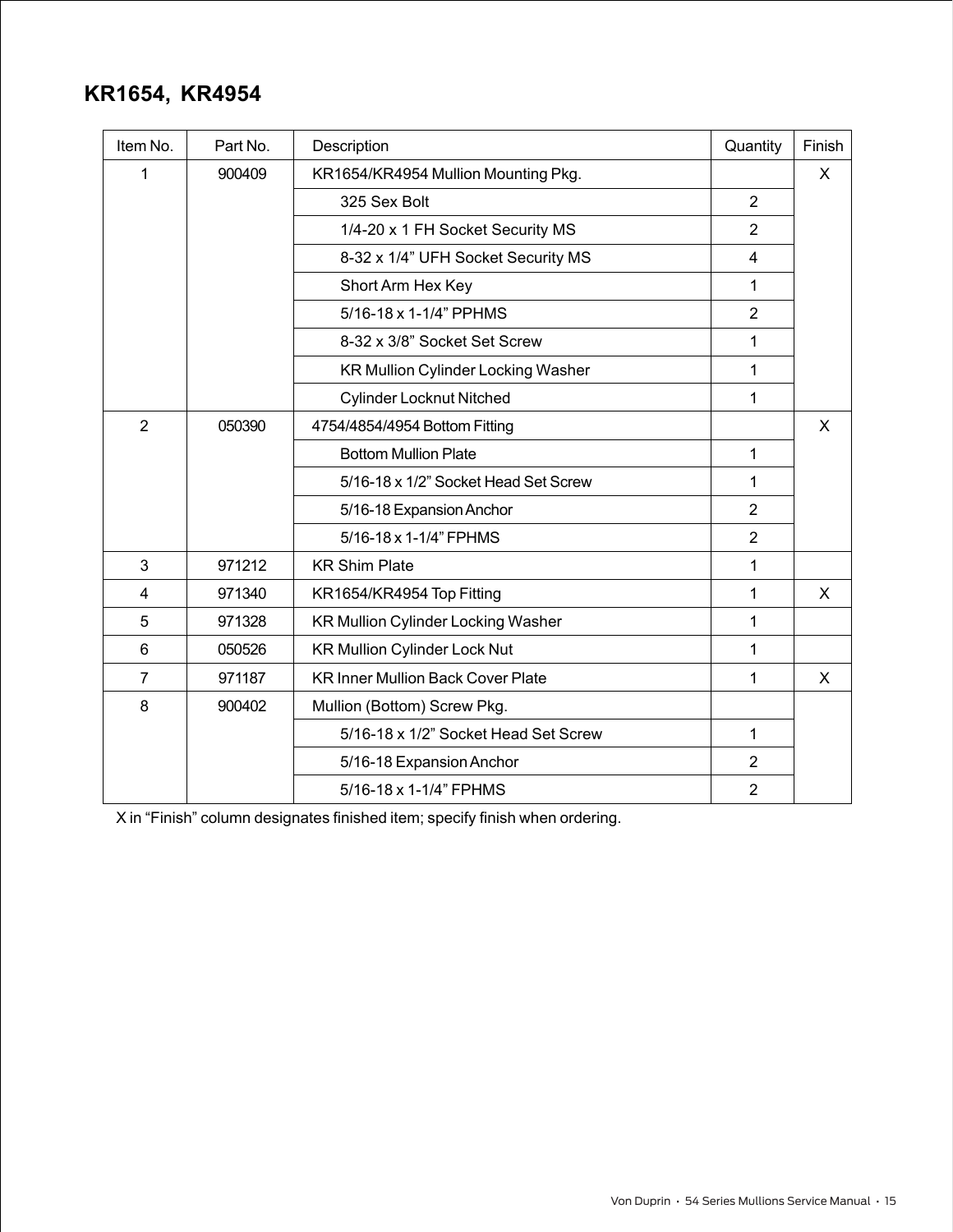#### **KR9854, KR9954**

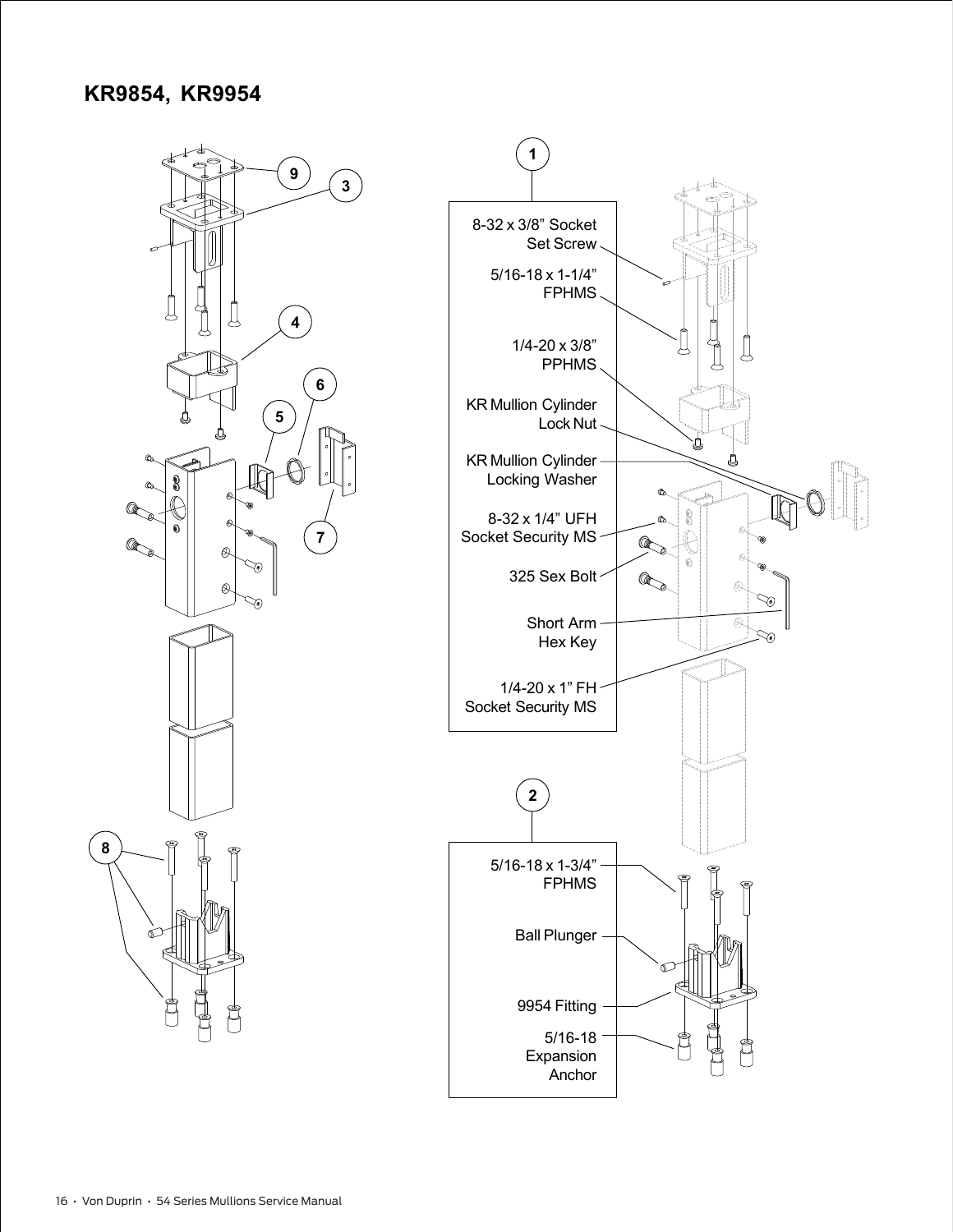#### **KR9854, KR9954**

| Item No.       | Part No. | Description                               | Quantity                | Finish       |
|----------------|----------|-------------------------------------------|-------------------------|--------------|
| 1              | 900410   | KR9854/KR9954 Mullion Mounting Pkg.       |                         | $\mathsf{X}$ |
|                |          | 8-32 x 3/8" Socket Set Screw              | $\mathbf{1}$            |              |
|                |          | 5/16-18 x 1-1/4" FPHMS                    | $\overline{4}$          |              |
|                |          | 8-32 x 1/4" UFH Socket Security MS        | 4                       |              |
|                |          | 325 Sex Bolt                              | $\overline{2}$          |              |
|                |          | 1/4-20 x 3/8" PPHMS                       | $\overline{2}$          |              |
|                |          | <b>KR Mullion Cylinder Lock Nut</b>       | $\mathbf{1}$            |              |
|                |          | <b>KR Mullion Cylinder Locking Washer</b> | $\mathbf{1}$            |              |
|                |          | Short Arm Hex Key                         | 1                       |              |
|                |          | 1/4-20 x 1" FH Socket Security MS         | $\overline{2}$          |              |
| $\overline{2}$ | 050392   | 9954 Bottom Fitting & Cover               |                         | X            |
|                |          | 9954 Fitting                              | $\mathbf{1}$            |              |
|                |          | 5/16-18 Expansion Anchor                  | $\overline{4}$          |              |
|                |          | 5/16-18 x 1-3/4" FPHMS                    | $\overline{4}$          |              |
|                |          | <b>Ball Plunger</b>                       | 1                       |              |
| 3              | 971312   | KR9954 Top Fitting                        | 1                       | X            |
| 4              | 971316   | KR9854/KR9954 Fusible Spacer              | $\mathbf{1}$            | X            |
| 5              | 971328   | <b>KR Mullion Cylinder Locking Washer</b> | $\mathbf{1}$            |              |
| $6\phantom{1}$ | 050526   | <b>KR Mullion Cylinder Lock Nut</b>       | $\mathbf{1}$            |              |
| $\overline{7}$ | 971187   | <b>KR Inner Mullion Back Cover Plate</b>  | 1                       | X            |
| 8              | 900402   | 9954 (Bottom) Screw Pkg.                  |                         |              |
|                |          | 5/16-18 Expansion Anchor                  | $\overline{\mathbf{4}}$ |              |
|                |          | 5/16-18 x 1-3/4" FPHMS                    | $\overline{4}$          |              |
|                |          | <b>Ball Plunger</b>                       | $\mathbf{1}$            |              |
| 9              | 971313   | <b>Electric Mullion Shim Plate</b>        | 1                       | X            |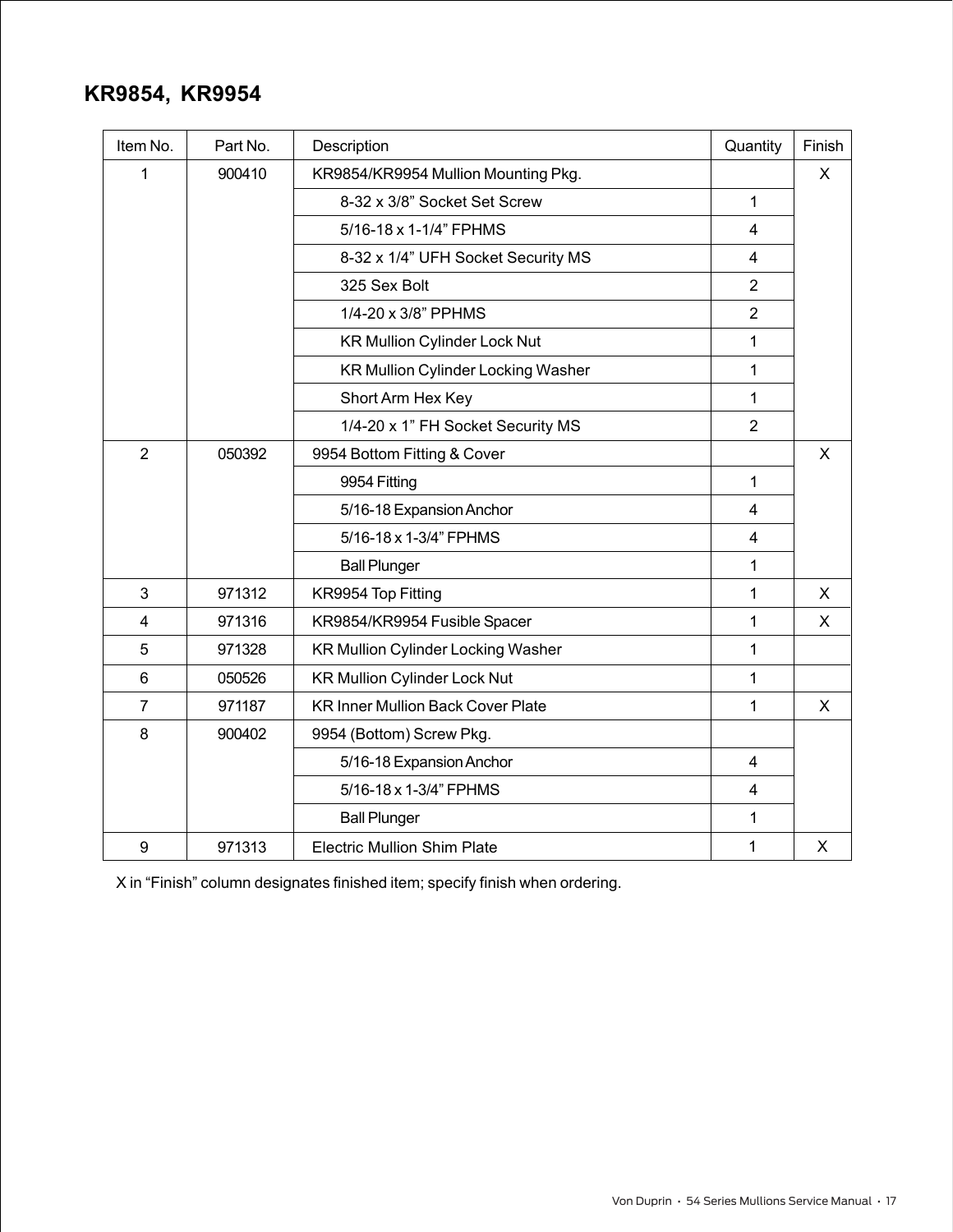## **KR54 RETROFIT KIT**

(Part No. 050168)

### **Specify finish when ordering**

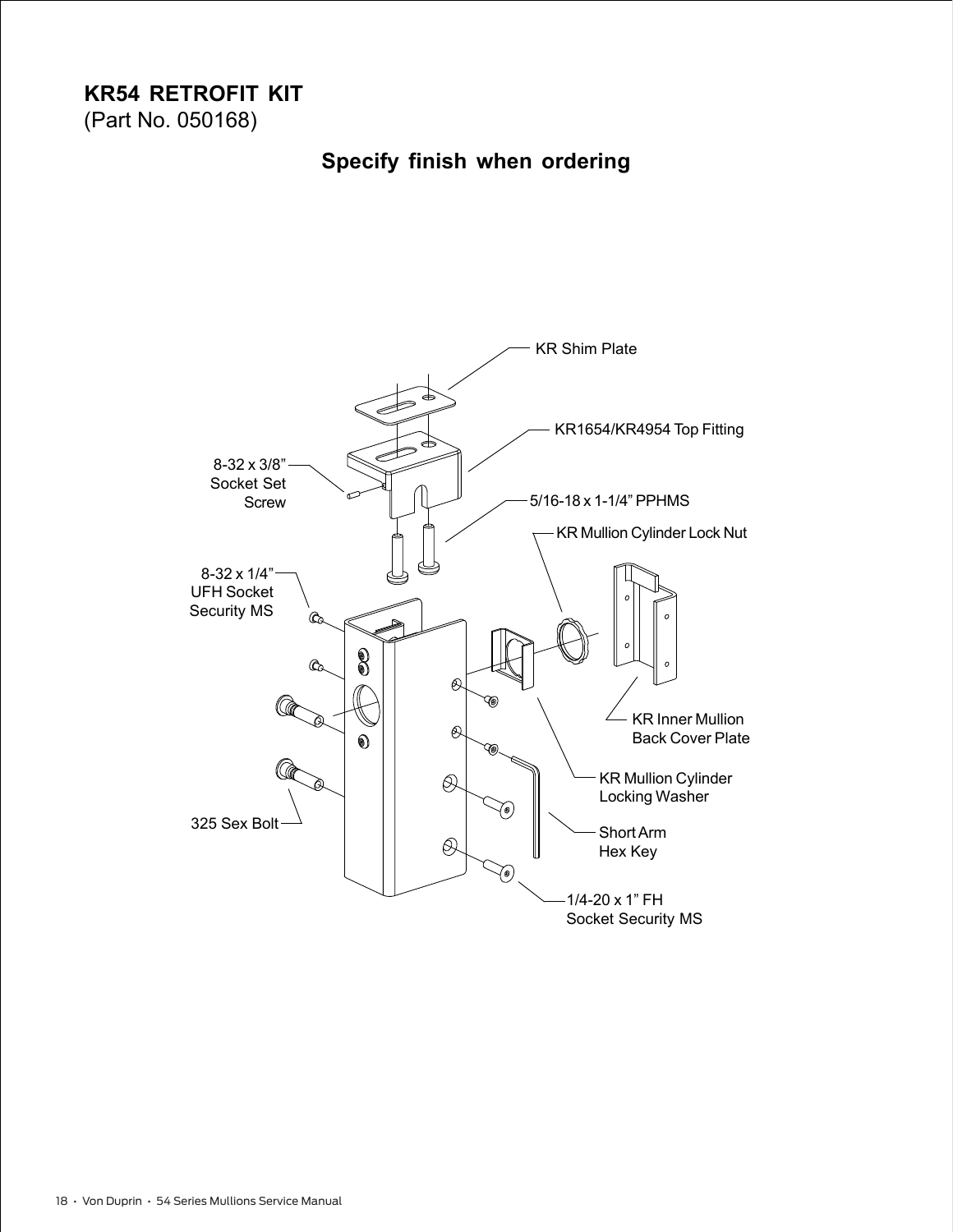#### **KR54-F RETROFIT KIT**

(Part No. 050169)

#### **Specify finish when ordering**